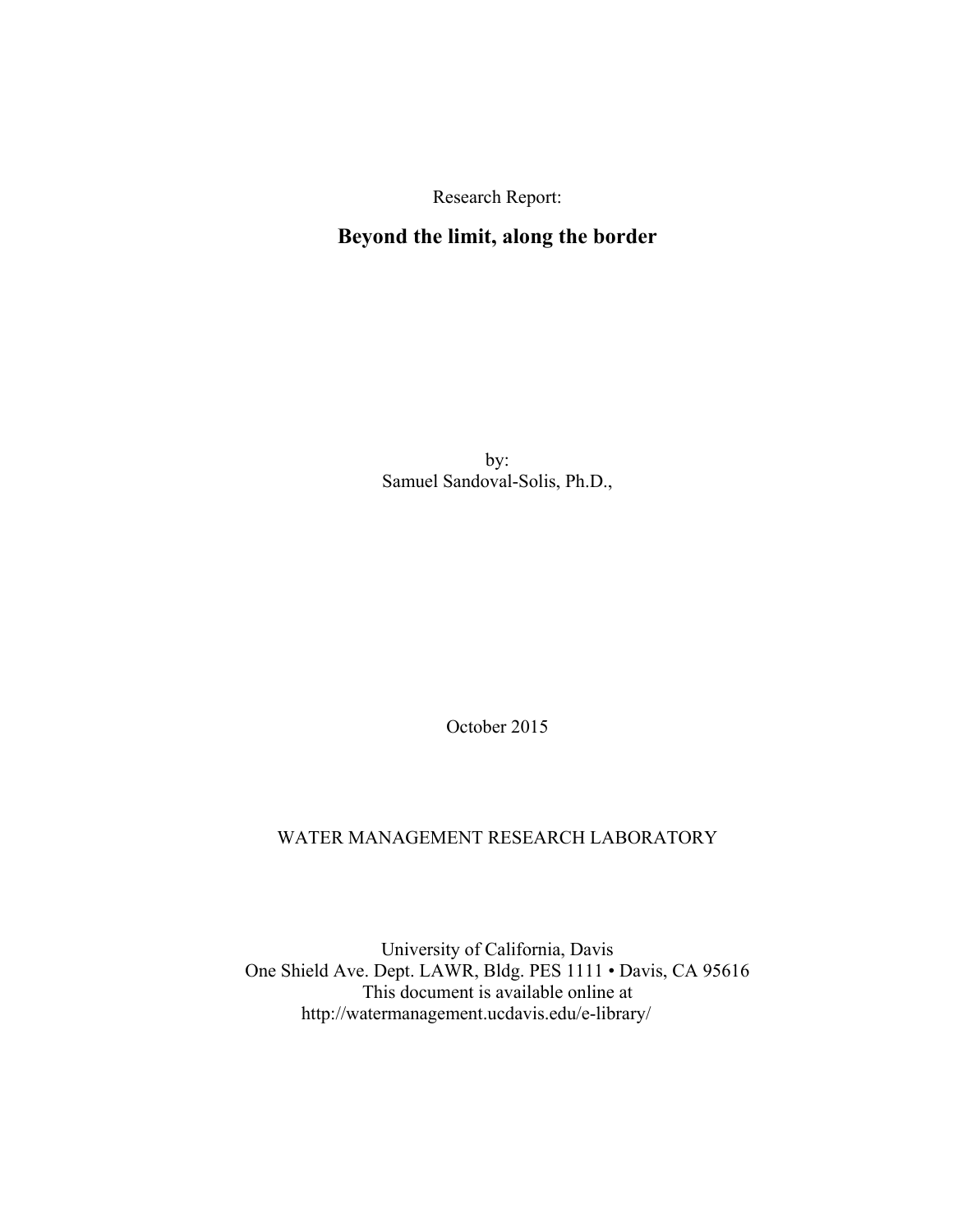# Beyond the limit, along the border

by Samuel Sandoval-Solis, PhD Candidate Term Project: CE 387T - Decision, Risk and Reliability The University of Texas at Austin

## *Introduction*

Several problems have been identified in the Rio Grande/Bravo basin such as water quality, quantity, special and temporal variability of the water resources, over allocation of water rights, lack of specific regulation to allocate the water between the water users, extended drought periods, among others. Besides, there is a lack of standard parameters that can be used to evaluate if the policies implemented have been successful, or not. This document will focus its attention in obtaining a set of standard parameters to compare with and evaluate if they can be used to asses decision making.

## *Objective*

- 1. Determine the performance expected for the treaty deliveries when the treaty of 1944 was signed.
- 2. Compare the historical performance against what was expected in the treaty.
- 3. Evaluate one alternative water allocation policy in the basin

## *Rules of the game*

The treaty between United States and Mexico signed on February  $3<sup>rd</sup>$ , 1944, defines the water allocation for the Colorado, Tijuana and Rio Grande/Bravo rivers (IBWC 1944). For the purpose of this exercise, we will focus our attention exclusively in the Rio Grande/Bravo River.

In summary, the U.S. has the ownership of:

- All the water reaching the Rio Grande/Bravo from two rivers (Pecos and Devils), one spring (Goodenought) and four creeks (Alamito, Terlingua, San Felipe and Pinto) whose headwaters are located in U.S. territory;
- 1/3 of the flow reaching the Rio Grande/Bravo from six Mexican tributaries (Conchos, Arroyo Las Vacas, San Diego, San Rodrigo, Escondido and Salado), provided that this third shall not be less, as an average amount in cycles of 5 consecutive years, than  $431.721 \times 10^6$  m<sup>3</sup>/year, although such one third may exceed this amount; and
- $\bullet$   $\frac{1}{2}$  of all other flows not otherwise allotted along the Rio Grande/Bravo River.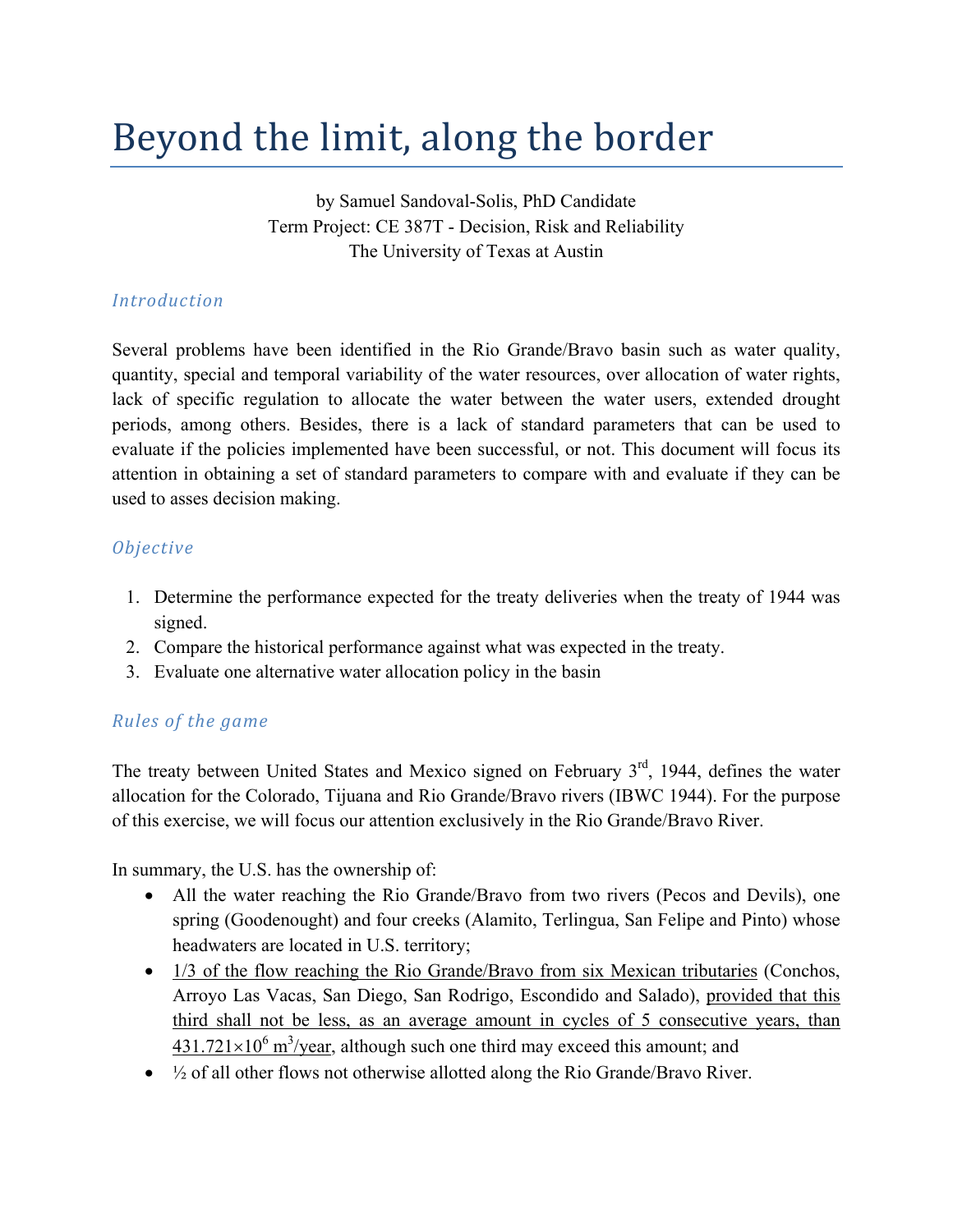Mexico has the ownership of:

- All the waters reaching the Rio Grande/Bravo from 2 rivers (San Juan and Alamo) including the return flows from lands irrigated from these rivers;
- 2/3 of the flow reaching the Rio Grande from the six Mexican tributaries listed above (Conchos, Arroyo Las Vacas, San Diego, San Rodrigo, Escondido and Salado); and
- $\bullet$   $\frac{1}{2}$  half of all other flows not otherwise allotted occurring along the Rio Grande/Bravo River.

Two international dams were built to store these water, Falcon (1952) and Amistad (1968). The treaty cycles can expire earlier than five years if the conservation capacity assigned to the United States in both international dams is filled with water belonging to the United States*.*

## *Pre‐treaty signature analysis (1944)*

Before the treaty was signed, several analyses were done in order to evaluate the feasibility of what will be stated in the treaty of 1944. The technical report presented by Orive (1945) to the Chamber of Senators shows the calculations considered before the treaty was ratified by the Chamber. For the purpose of water planning and management, it is important to know these calculations to figure out what was the performance expected for treaty deliveries from Mexico to the U.S. One objective of this exercise is to define the performance expected before the treaty was signed. For this purpose, we are going to use 3 performance criteria: Reliability, Resilience and Vulnerability.

Reliability refers to the frequency in time an event is successful in relation to the total period of time analyzed. We define a successful event as the event when there is no deficit in the delivery of treaty obligations. Resilience is the probability that once the system is in a deficit, the next period the system recover to a successful event. Vulnerability is the expected value of the deficits, in other words, it is the average of the deficits experienced. With these three performance criteria we are going to analyze the treaty obligations. Further description of these parameters is explained in Appendix A.

Two different cases were considered by Orive to evaluate the treaty obligations. Case I only considers 5 years cycles, before the dam's construction, when the system is considered to not be fully developed; and Case II, which considers that in wet years the treaty cycles expires earlier because the conservation capacity assigned to the U.S. is filled. This consideration happens when the dams have been constructed and the system is considered to be fully developed. Table 1 shows the reliability, resilience and vulnerability for both cases. For Case I, when the system is not fully developed, the reliability is 56%, which means they expected that 44% of the time the system will be on a deficit; a resilience of 65% which means that 2 out 3 times the system will recover from a deficit in the following period; and a vulnerability of 10%, which means that the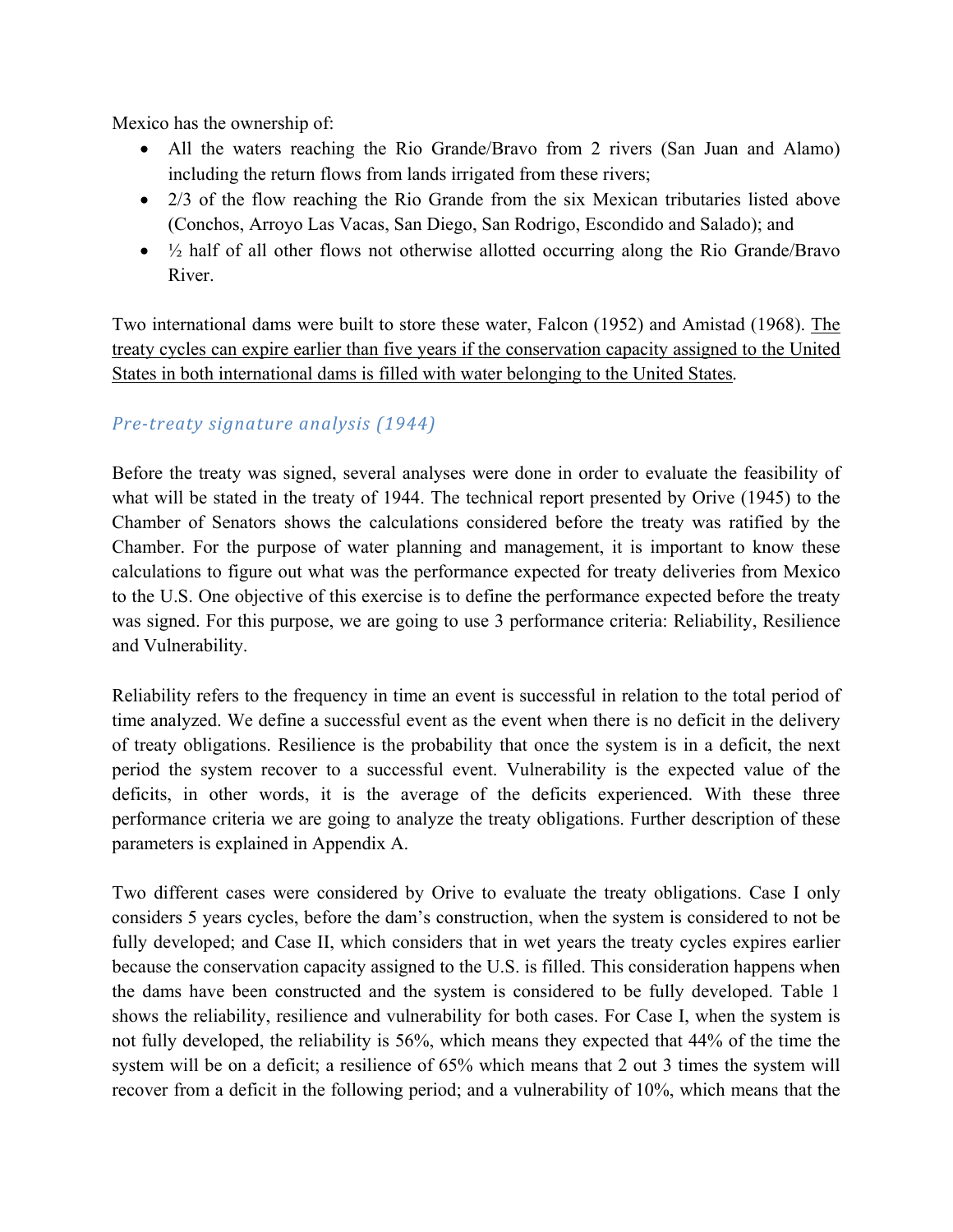average deficit was expected to be only 10% of the total amount compromised. For Case II when the system is fully developed, as it is now, the reliability expected was 42%, indicating that 58% of the time they expected to be on a deficit, a resilience of 80% means that 4 out of 5 times they expected the system will recover from a deficit in the following treaty cycle, and a vulnerability of 9% indicates that the average deficit they expected was about 9% of the total treaty obligations. Appendix B shows the calculations for these results.

Case I Case II System Not Fully System Fully Developed Developed Reliability 56% 42% Resilience 65% 80% Vulnerability 10% 9%

Table 1. Reliability, Resilience and Vulnerability expected for the Treaty of 1944

From the previous results, three assumptions can be made. First, it was expected that the system will be constantly in a deficit, in fact, very frequently, about half of the time. Second, it was also expected that the system will recover very frequently, mostly by the occurrence of wet periods. In that time, it was acknowledged the high variability of the basin, considering the dry periods when treaty deficits were expected and wet periods when early expiration cycles were expected. Also, in a broad perspective, the system was set to be managed in a 2 treaty cycle period rather than a 1 treaty cycle period. In fact, Orive (1945) considered a successful event when a deficit cycle was followed by a non deficit cycle. Third, it was acknowledge that the not all the times it could possible to met the treaty obligations; however, deficits were expected to be small, only 10% of the total amount. Besides, it was considered that these deficits could be covered without any problem or harm to the water users. **In conclusion, the treaty of 1944 was signed relying in the high resilience and low vulnerability of the system, rather than in the reliability of the system.**

### *Post‐treaty signature analysis (1953‐2007)*

In this section, we are going to compare the reliability, resilience and vulnerability of the historic treaty performance against the expected values when the treaty was signed for the two cases: Case I when the system was not fully developed; and Case II when the system was fully developed. Appendix C shows the calculations for the historic data. Table 2 shows the comparison for Case I (Oct/1953 to Sep/1968). As can be seen, the system was less time in deficit (higher reliability) than what was expected; besides, the system recover faster than what was expected (higher resilience); however, the average deficit was bigger than what was expected (higher vulnerability).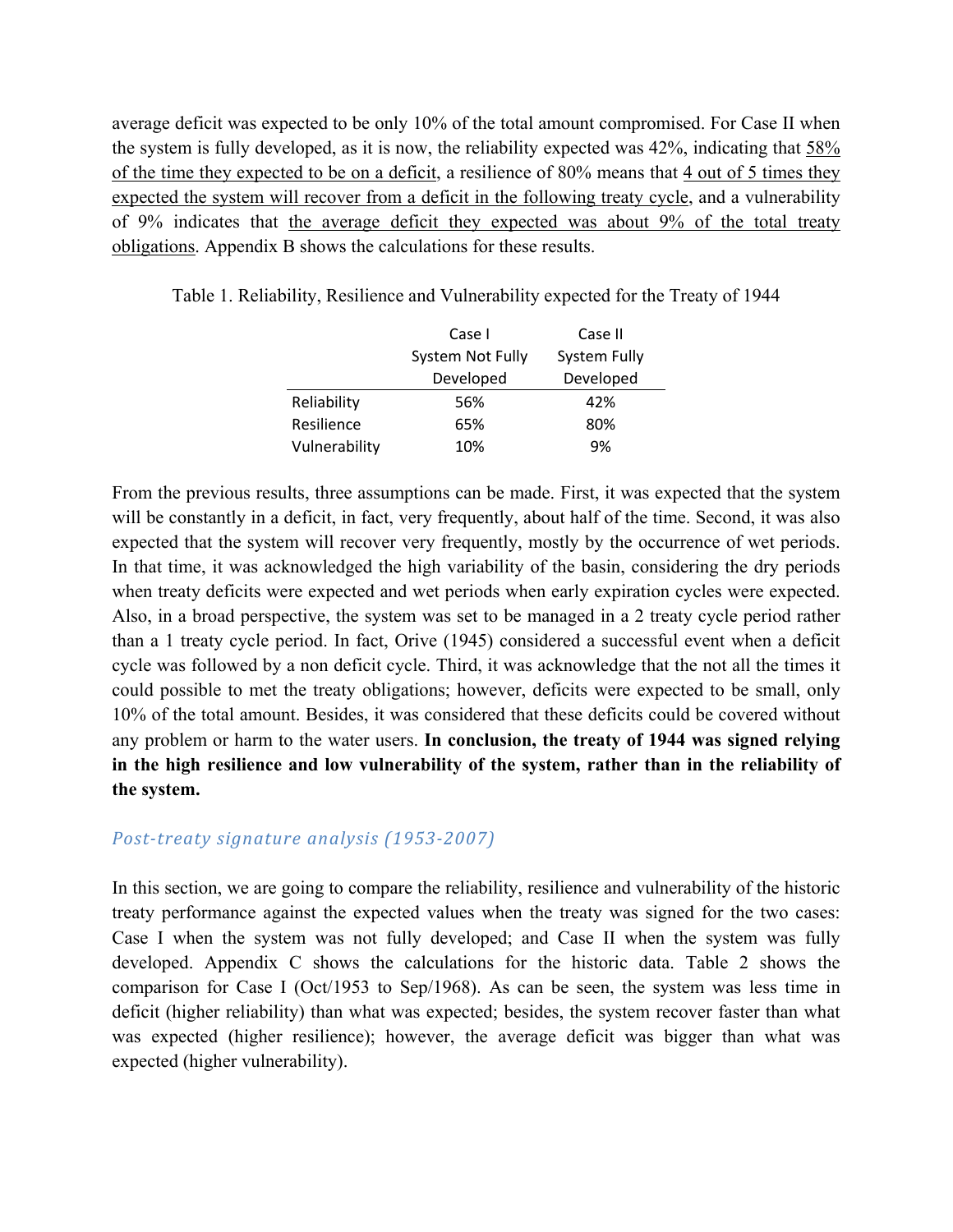Table 3 shows the results for case II (Oct/1968 to Sep/2007). Similar than case I, the system was less time in deficit (higher reliability) than what was expected. In contrast, in this case the system recovers slower than what was expected (lower resilience) and once again the average deficit was bigger than what was expected (higher vulnerability).

Table 2. Comparison of Reliability, Resilience and Vulnerability, between the historic and the expected treaty values, **Case I: System not fully developed** 

|               | <b>Expected Values</b> | <b>Historical Treaty</b> |
|---------------|------------------------|--------------------------|
|               | Treaty 1944            | Performance (1953-1968)  |
| Reliability   | 56%                    | 67%                      |
| Resilience    | 65%                    | 100%                     |
| Vulnerability | 10%                    | 27%                      |

Table 3. Comparison of Reliability, Resilience and Vulnerability between the historic and the expected treaty values, **Case II: System fully developed** 

|               | <b>Expected Values</b> | <b>Historical Treaty</b> |
|---------------|------------------------|--------------------------|
|               | Treaty 1944            | Performance (1969-2007)  |
| Reliability   | 42%                    | 61%                      |
| Resilience    | 80%                    | 75%                      |
| Vulnerability | 9%                     | 22%                      |

On one hand, the treaty obligations were properly delivered more frequently than what was expected (higher reliability) and; on the other hand, the quickness of coming back from a deficit period was not as fast as it was expected (lower resilience), and the deficits were bigger than the values considered (higher vulnerability). These results are against the original treaty deliveries schema that was supported on a high resilience and a low vulnerability. **In conclusion, the historical treaty deliveries showed that the system cannot rely in the premises of high resilience and low vulnerability.**

From now on, we are going to focus our attention in Case II, when the system is fully developed, because that is the actual condition of the basin. To evaluate this case in detail, the period of time is divided in 3 sub-periods which has a length between 10 to 15 years. The length of each period is different in order to match the beginning and ending of the cycles. Table 4 shows the group of cycles evaluated.

Figure 1, Figure 2 and Figure 3 show the results of reliability, resilience and vulnerability for the group of cycles selected. Figure 1 shows the reliability for most of the cycles was acceptable, except for the cycles 25 to 27, when an extended and severe drought happened in the basin. Following the same trend, the resilience (Figure 2) for all the cycles is acceptable, except for the cycles 25 to 27, when a two consecutive deficit cycle happened. As a result, the resilience for the cycles 4 to 27 was also unacceptable. The period of time that comprehends cycles 25 to 27 (Oct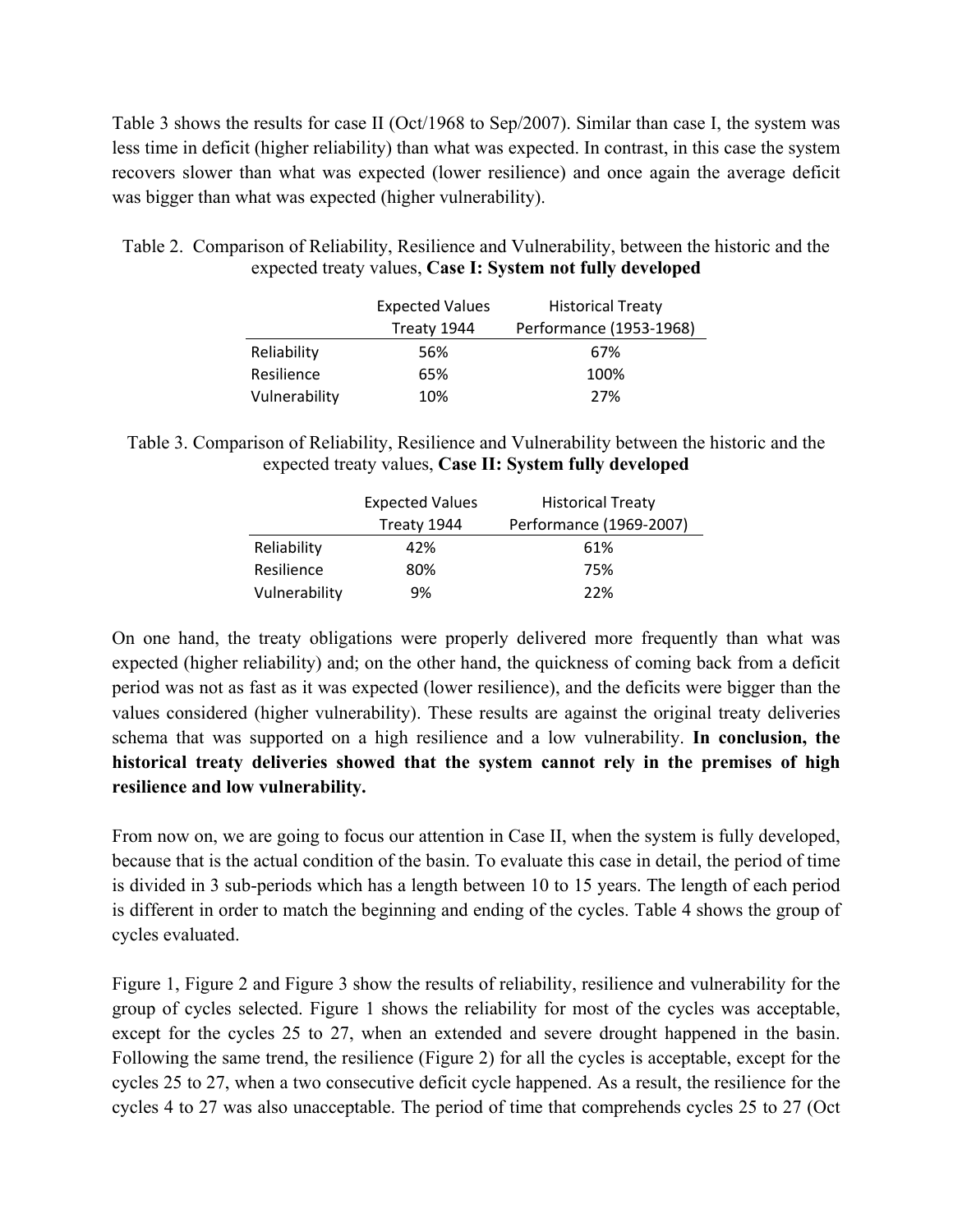92 to Sept07) is considered one of the worst droughts periods in the basin, just less severe than the record drought of the 50's (1947-1957).

Table 4. Groups of treaty cycles

| Period<br>Duration<br>Ending<br>(years)<br>Cycle<br><b>Beginning</b><br>$Oct-68$<br>4 to 11<br>$Jun-81$<br>12.7 |          |          |        |      |  |
|-----------------------------------------------------------------------------------------------------------------|----------|----------|--------|------|--|
|                                                                                                                 |          |          |        |      |  |
|                                                                                                                 |          |          |        |      |  |
|                                                                                                                 |          |          |        |      |  |
|                                                                                                                 | 12 to 24 | $Jun-81$ | Sep-92 | 11.3 |  |
| Sep-07<br>25 to 27<br>Sep-92<br>15.0                                                                            |          |          |        |      |  |
| Feb-09<br>28 to 29<br>Oct-07<br>1.4                                                                             |          |          |        |      |  |
| 39.0<br><b>Oct-68</b><br>Sep-07<br>4 to 27                                                                      |          |          |        |      |  |



Figure 1. Historic reliability by group of cycles

**Period of Time (years)**



Figure 2. Historic resilience by group of cycles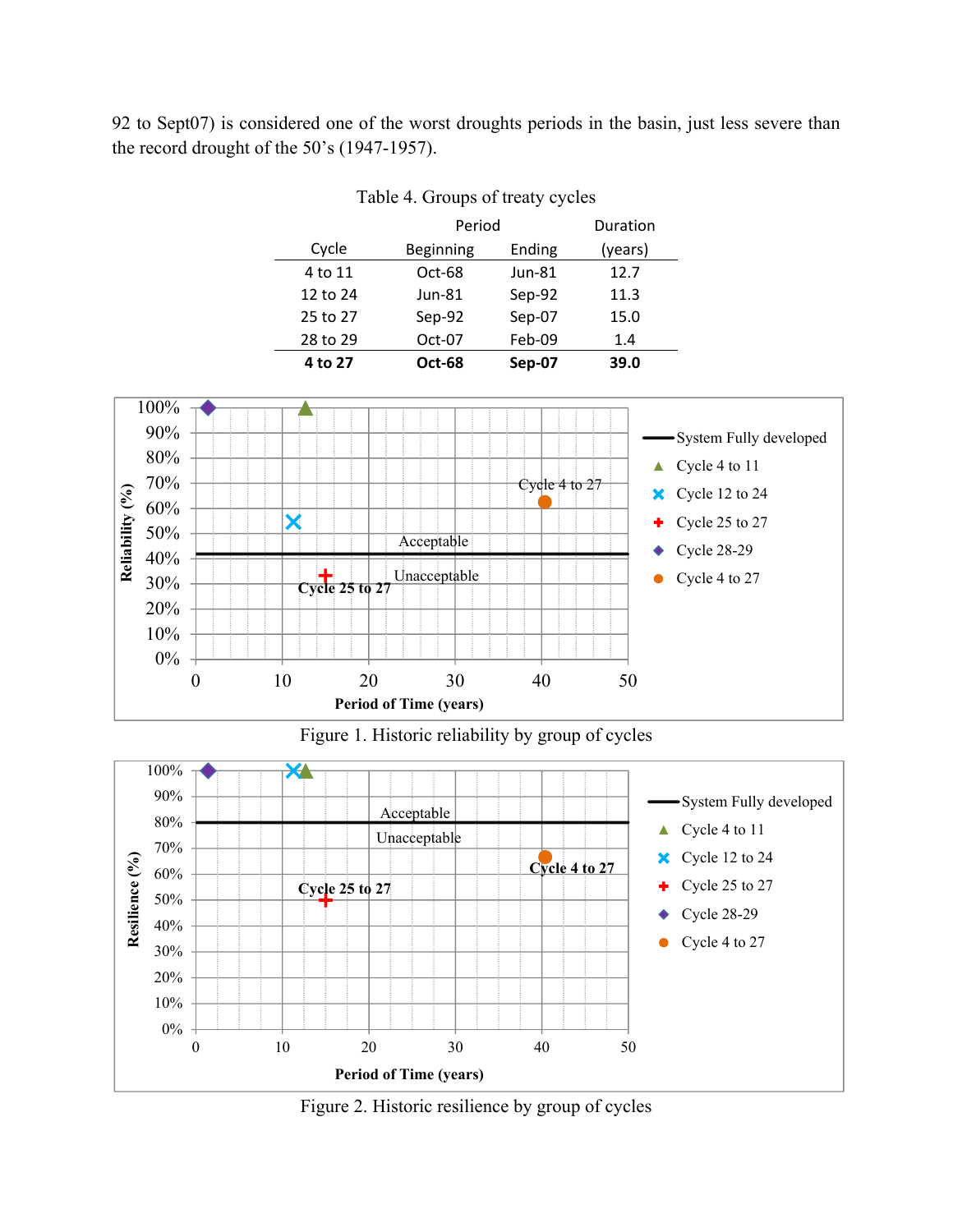Figure 3 shows the vulnerability for the group of cycles selected. As can be seen, in all the periods, except in cycles 4 to 8 when no deficit happened, the vulnerability is higher than the value expected when the treaty was signed. Notice that for the cycle 25 to 27, the vulnerability is almost 40%, four times larger than the value expected of 9%.



Figure 3. Historic vulnerability by group of cycles

The previous results show that **under drought conditions, the system does not recover as fast as what was expected**, because of the droughts length (> 10 years), i.e. cycle 25 to 27 (Sep/1992 to Sep/2007). Besides, **the expected deficits are bigger than what was estimated** and under drought conditions these deficits can be significantly big to threat the water management for water users and the treaty obligations.

## *Looking into the future (>2004)*

The problem of high vulnerability for the treaty obligations was evident in cycles 25 to 27, when the deficit stood up to 59% at the end of cycle 25 (1263 million  $m<sup>3</sup>$ ) and up to 17% in cycle 26  $(376 \text{ million } m^3)$ . Short and long term policies took place in ordered to meet the treaty obligations.

In the short term, measures such as the delivery of water from dams to the treaty obligations and the assignment of Mexico's storage volumes in the international dams in favor to the United States took place in order to reduce the treaty deficits (IBWC/CILA 2001 & 2002). In the long term, several policies took and are taking place such as the increase in the efficiency of irrigation district (IBWC/CILA 2001); the buy-back of water rights to reduce the over allocation of water rights; and the strict delivery of the water right volume specified in the water concession and not a variable amount that used to be more than the water right volume specified in the concession.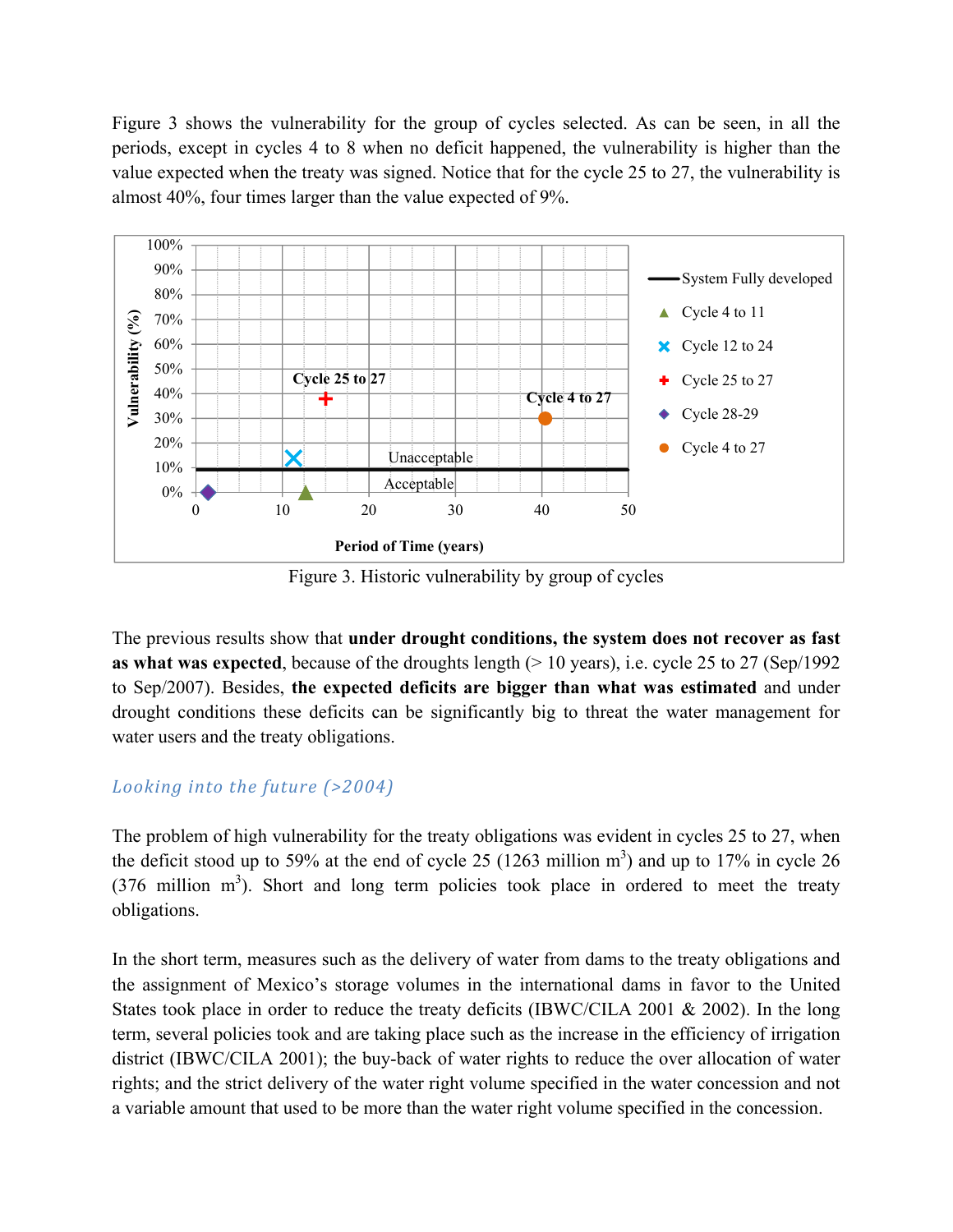From the long term policies, *the strict delivery of the water rights volume specified in the water concession* is in process to take place. This policy does not need a significant financial investment but it requires a lot of political effort to convince the farmers to use only the water that is specified in their water rights concession and not a variable amount that most of the times used to be more than their water right. In this section, we are going to analyze this policy and compare it against the performance of the historic treaty deliveries.

#### *Statement of the problem*

The National Water Commission of Mexico (CONAGUA) is evaluating the implementation of a strict water management policy that will deliver at most, the water volume specified in the water right for each water user, and not a variable amount that can be higher than the water right (Status Quo), as historically used to happened.

An historical analysis of the treaty deliveries for the Status Quo has shown that the probability to get a deficit in the treaty obligations is 0.39. A hydrologic planning model that simulates the Rio Grande/Bravo basin has been built to evaluate different water management policies in the basin. According to the researchers, the model has an 85% confidence that the model work in the full scale. Results from the model determined that the probability to have a deficit with the strict policy is 0.17. If the model does not work, it can be assumed that the probability of deficit will be the same as the Status Quo.

Costs of Benefits, Vulnerability and Resilience will be used to evaluate both policies. Table 5 shows the Reliability, Probability of deficit, Vulnerability and Resilience for the Status Quo and the Strict Policy. The data for the Status Quo come from Table 3 and the data from the Strict Policy come from the model results.

|                      | $\sigma$ . Kehadinty Kesmence and Vulncladinty, status $\sigma$ ud and strict I only |            |               |            |  |
|----------------------|--------------------------------------------------------------------------------------|------------|---------------|------------|--|
|                      | Reliability                                                                          | P(Deficit) | Vulnerability | Resilience |  |
|                      | (%)                                                                                  | (%)        | (%)           | (%)        |  |
| Status Quo           | 61%                                                                                  | 39%        | 22%           | 75%        |  |
| <b>Strict Policy</b> | 83%                                                                                  | 17%        | 38%           | 50%        |  |

Table 5. Reliability Resilience and Vulnerability, Status Quo and Strict Policy

The Benefit cost (\$Benef) is defined as the average annual value that represents the water management without being in a deficit. Benefits may include: environmental, social, economic and political benefits. This cost has a positive sign and is expressed in monetary units per year (+\$/year). The Vulnerability cost (\$Vuln) is defined as the average annual value that represent being in a deficit condition. It also represents the ravages that the water user are subject to when the basin is in a deficit condition. This cost has a negative sign and is expressed in monetary units per year (-\$/year). The resilience cost (\$Resil) is defined as the average annual cost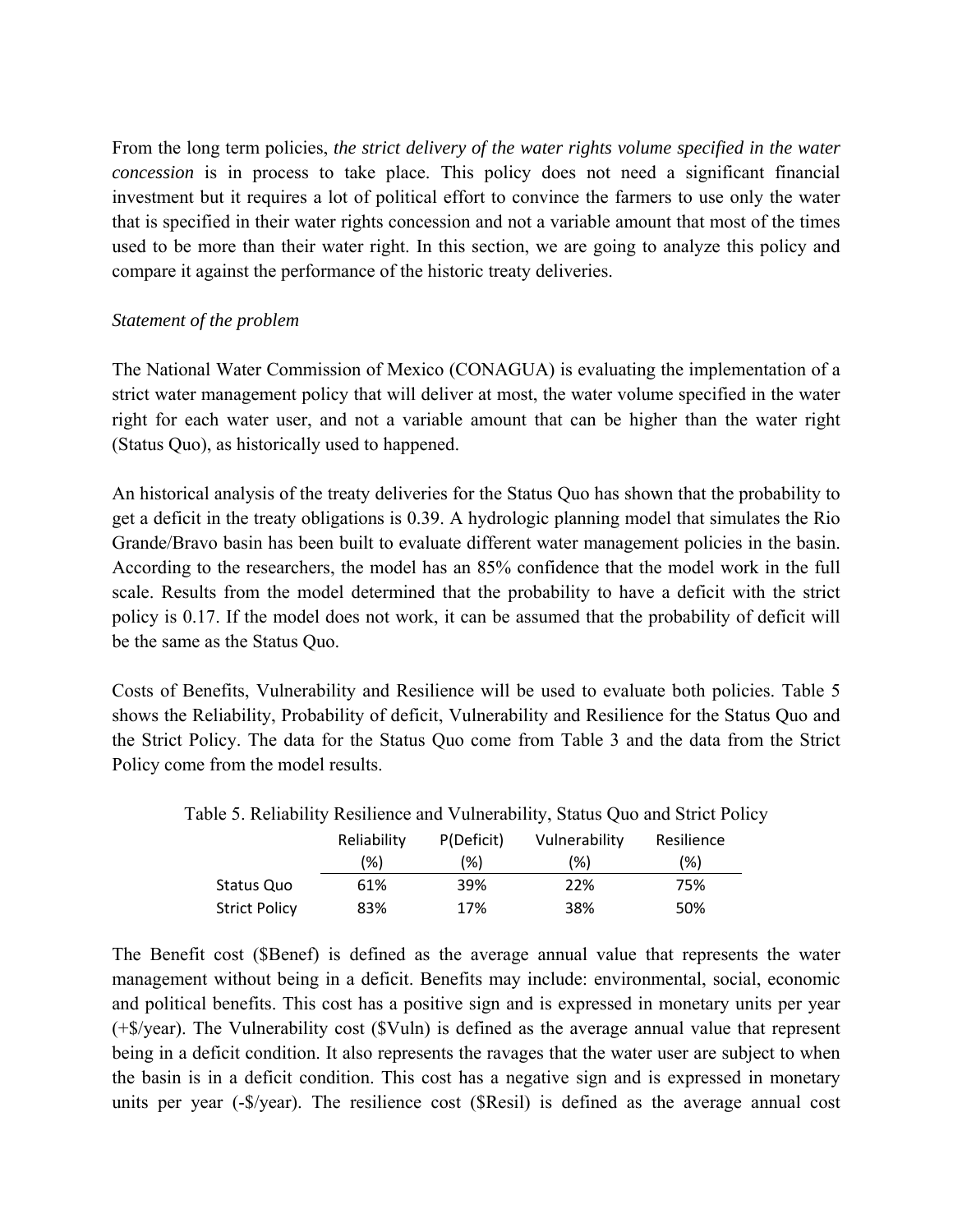necessary to get the system out of a deficit condition. This cost has a negative sign and is expressed in monetary units per year (-\$/year).

Two utility functions were defined to evaluate the vulnerability and resilience:

$$
U(Vu \ln erability) = \frac{Vu \ln erability_i}{Vu \ln erability_{Historic}}; \quad U(Resilience) = 1 - \left(\frac{Resilience_i - Resilience_{Historic}}{Resilience_{Historic}}\right)
$$

The Vulnerability utility functions compare the vulnerability of the *i*-eth policy proposed with the historical vulnerability value. This function will penalize if the vulnerability is higher than the historical value and reward if the vulnerability is lower than the historical values. Similarly, the Resilience utility function compares the resilience of the i-eth policy proposed with the historical resilience value. This function will penalize if the resilience is lower than the historical value and reward if the resilience is higher than the historical value. Table 6 shows the utility functions values for the Status Quo and the Strict Policy. Figure 4 shows the decision tree for the problem.

Table 6. Utility functions of Vulnerability and Resilience

|                      | U(Vulnerability) | U(Resilience) |  |
|----------------------|------------------|---------------|--|
| Status Quo           | 1.00             | 1.00          |  |
| <b>Strict Policy</b> | 1.69             | 1.33          |  |
|                      |                  |               |  |
|                      |                  |               |  |

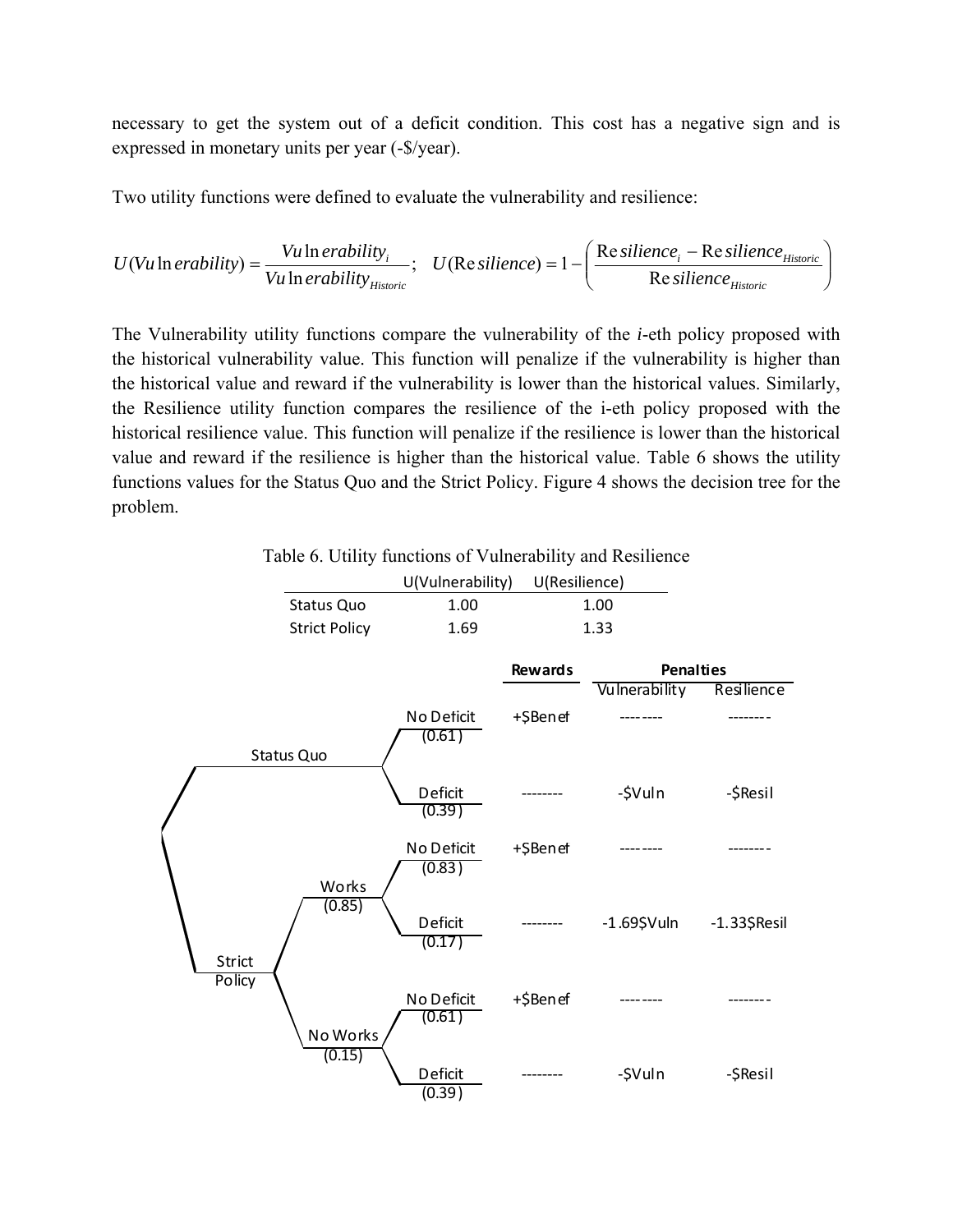#### Figure 4. Decision tree

The expected monetary value (EMV) for the Status Quo is defined by the equation: EMV(Status Quo) =  $+(0.61)$ \$Benef/year -  $(0.39)$ \$Vuln/year -  $(0.39)$ \$Resil/year

The EMV if the results of the model Works and No Works are defined as follows: EMV(No Work) =  $+(0.61)$ \$Benef/year - (0.39)\$Vuln/year - (0.39)\$Resil/year EMV(Works) =  $+(0.85)$  \$Benef?year -  $(0.28)$ \$Vuln/year -  $(0.23)$ \$Resil/year

The EMV for the Strict policy is defined as follows: EMV(Strict Policy) =  $+(0.81)$ \$Benef/year -  $(0.30)$ \$Vuln/year -  $(0.25)$ \$Resil/year EMV(Strict Policy) = (0.85)EMV(Works) + 0.15EMV(No Works)

If we compare the coefficients in the EMV equations for the Status Quo and the Strict Policy, the benefits per year in the Strict Policy are higher than in the Status Quo (0.81>0.61). Besides, the penalties per year due to the Vulnerability (0.30<0.39) and Resilience (0.25<0.39) are lower than in the Status Quo. **Thus, it is recommendable to adopt the strict policy promoted by CONAGUA.**

### *Discussion*

From the previous analysis, several topics are analyzed and discussed in this section:

- 1. The policy proposed is compared with the historical data and not with the values expected when the treaty was signed (1944). In this case, the reason is that the policy proposed must be compared with data from the real system, rather than against calculations when the system was not built. However, is good to know these values, in order to know what the goals are in the water planning and management. Because of the briefness of this document, the comparison of the Strict Policy against the 1944 values will not be shown.
- 2. The utility functions were defined to estimate in which percentage the vulnerability and resilience increase or decrease, with respect to the historical values. Two reasons were considered for this assumption. First, it is possible to estimate the monetary damage because of the deficits (vulnerability cost) and the monetary value to recover from a deficit (resilience cost) on average per year, according to the historical records. Second, the evaluation is based on a system of penalties and rewards.
- 3. Talking about the Reliability, notice this parameter was used as the probability of *No deficit* in both policies. Furthermore, the reliability for the Strict Policy is significantly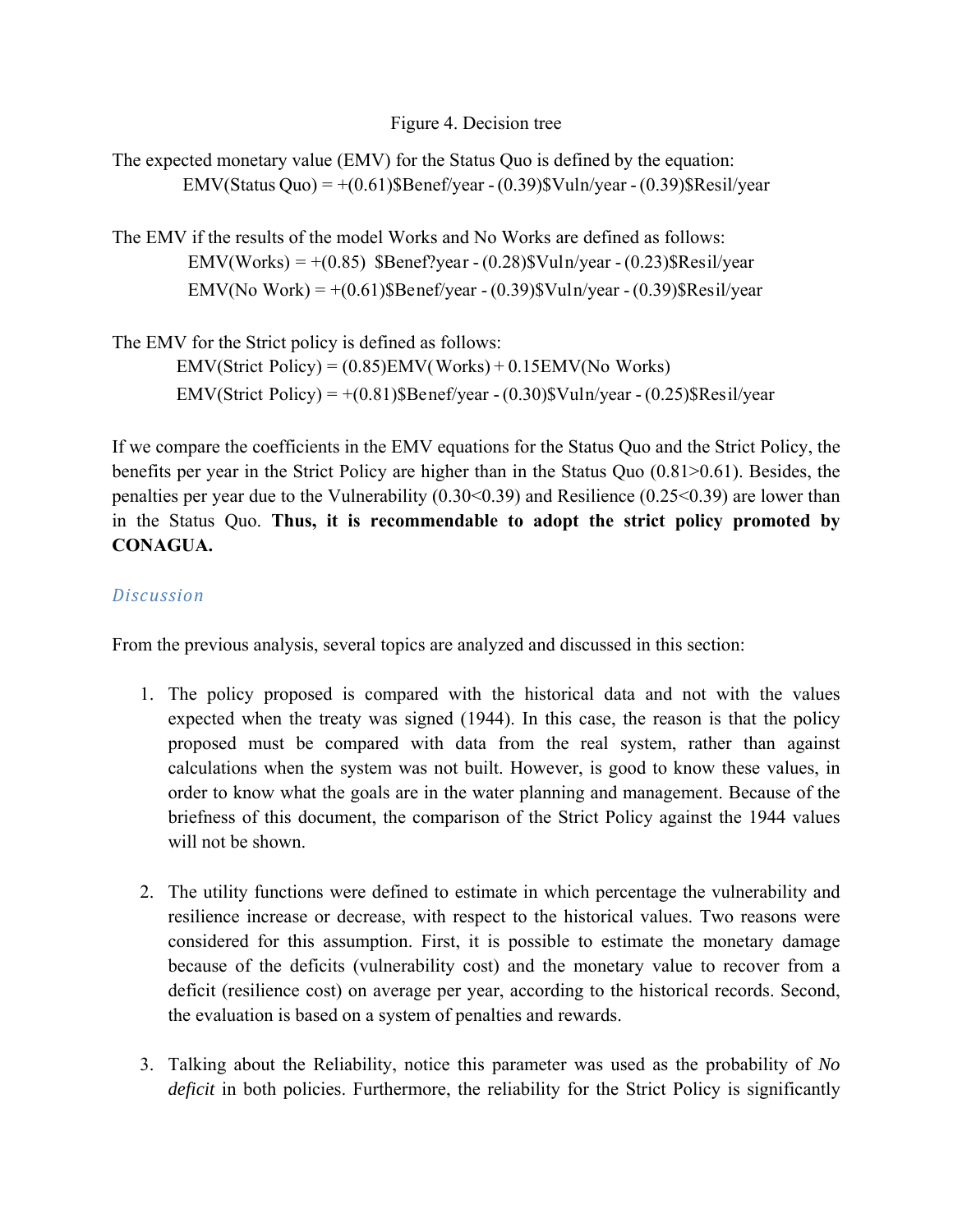higher than the reliability for the Status Quo. Some explanations must be done to clarify this behavior. The hydrological period of analysis run in the model is 1940-2000, which is a longer than the historical period compared with, 1969-2007. This mismatch in the periods may cause problems in the reliability calculation, because the reliability relies in the length of the period analyzed. However, the period used in the model includes the record drought of the 50's (1948-1958), the drought of the 60's (1961-1965) and most of the recent drought of the 90's (1992-2002). Thus, even though the conditions evaluated in the model are more severe than the historical conditions analyzed, the reliability for the strict policy is still significantly higher.

- 4. Talking about the vulnerability, notice this parameter increased in the strict policy. Basically, only two deficits happened in the simulation of the strict policy, one in the drought of the 50's (1950-1955) with a magnitude of 41%, and the second in the drought of the 90's (1995-2000) with a magnitude of 35%. These deficits are lower than the historical record deficit in cycle 25 of 59%, which corresponds to the drought of the 90's. Thus, even though the vulnerability index in the strict policy is worse than in the historic conditions, the droughts will be less in frequency, and lower than the historic record.
- 5. Besides, notice that if the model "*No Works*", it was considered the same probabilities (reliability) as the status quo, implying that the hydrologic conditions will be the same in the future. Considering the climate change, this assumption is not very likely. However, the methodology defined in this document is such a flexible that has room to include the climate change evaluation in posterior analysis.
- 6. Finally, in this analysis it was possible to determine which alternative is recommendable without defining specific monetary values, something that is very convenient. However, a more detailed economic analysis should be done to validate or correct this analysis done.

## *Conclusions*

All the objectives were achieved: 1) Performance criteria parameters of reliability, resilience and vulnerability for the pre-treaty signature were defined. These values are important in order to know the goals considered when the treaty was signed. 2) The historical treaty delivery was evaluated and compared with the pre-treaty parameters. This comparison shows that the system is "*Beyond the limit, on the border*", because several times the parameter values do not meet the standards defined for the pre-treaty signature, and 3) These parameters were successfully used to evaluate one alternative water management policy in the Rio Grande/Bravo basin.